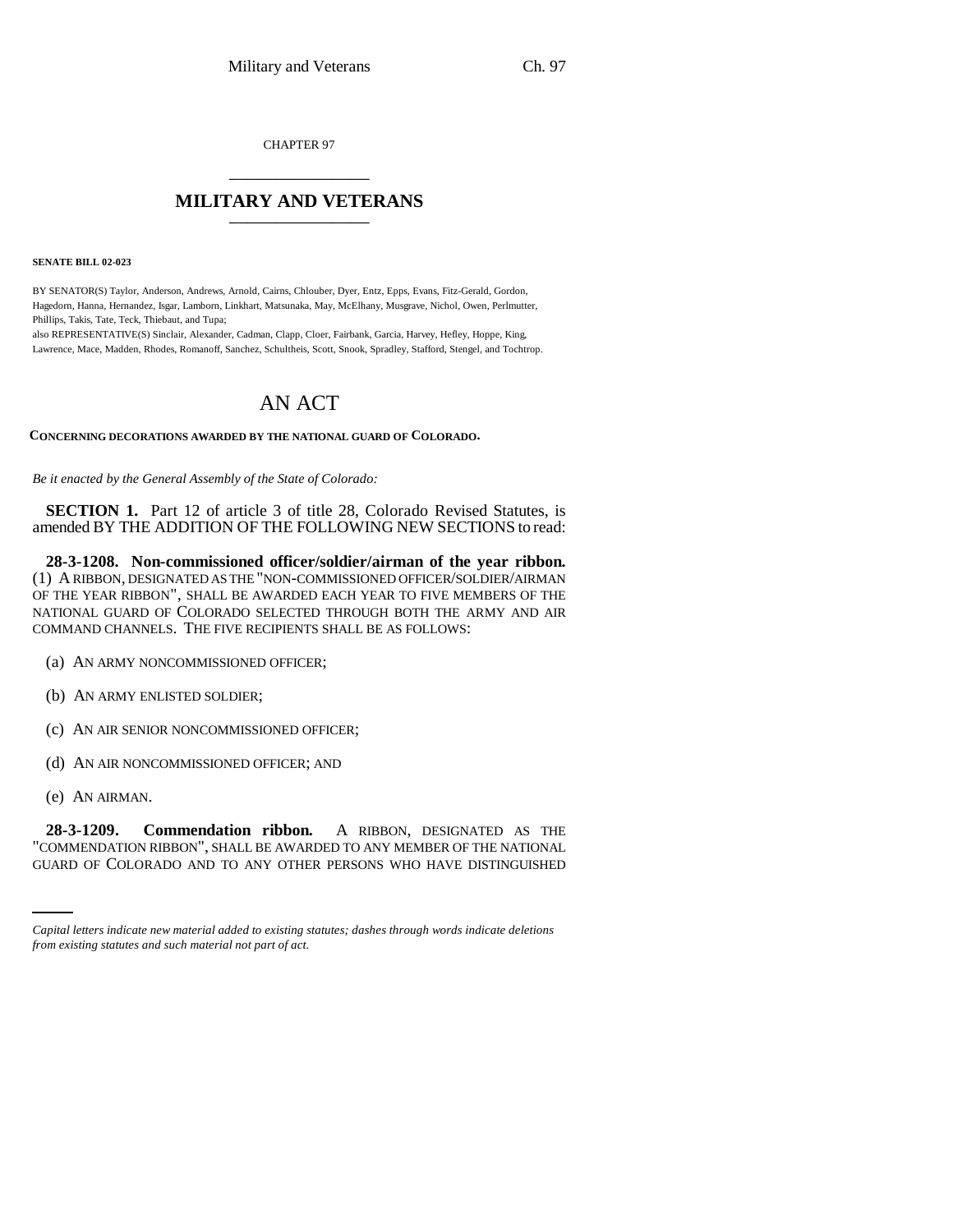THEMSELVES EITHER BY EXCEPTIONAL SERVICE TO THE STATE OF COLORADO OR BY ACCOMPLISHMENT OF A SPECIAL ACT OR DEED REFLECTING CREDIT UPON THE STATE OF COLORADO AND THE NATIONAL GUARD OF COLORADO.

**28-3-1210. Achievement ribbon.** A RIBBON, DESIGNATED AS THE "ACHIEVEMENT RIBBON", SHALL BE AWARDED TO PROVIDE RECOGNITION TO MEMBERS OF THE NATIONAL GUARD OF COLORADO AND OTHER PERSONS WHO HAVE, THROUGH THEIR OWN INDIVIDUAL OUTSTANDING AND EXEMPLARY ACTIONS, ATTITUDE, EFFORTS, AND SERVICE, CONTRIBUTED TO THE SAFEKEEPING AND WELFARE OF CITIZENS OF THE STATE OF COLORADO, THE PRESERVATION OF PUBLIC AND PRIVATE PROPERTY, AND THE IMPROVEMENT OF THE READINESS POSTURE OF THE NATIONAL GUARD OF COLORADO, OR WHO HAVE ACCOMPLISHED A PARTICULARLY SIGNIFICANT OR NOTEWORTHY ACHIEVEMENT OR DEED REFLECTING GREAT CREDIT UPON THE INDIVIDUAL OR INDIVIDUALS AND THE STATE OF COLORADO.

**28-3-1211. Adjutant general's outstanding unit citation.** A RIBBON, DESIGNATED AS THE "ADJUTANT GENERAL'S OUTSTANDING UNIT CITATION", SHALL BE AWARDED FOR OUTSTANDING MERITORIOUS PERFORMANCE, ON OR AFTER JUNE 1, 1995, BY ANY UNIT ASSIGNED TO THE NATIONAL GUARD OF COLORADO. SAID UNIT SHALL DISPLAY SUPERIOR PERFORMANCE OF AN EXCEPTIONALLY DIFFICULT TASK DEEMED EXTRAORDINARY AND NOT REPRESENTING THE NORMAL DAY-TO-DAY CIRCUMSTANCES, THAT SETS IT APART FROM OTHER UNITS WITH SIMILAR MISSIONS AND CIRCUMSTANCES.

**28-3-1212. State emergency service ribbon.** A RIBBON, DESIGNATED AS THE "STATE EMERGENCY SERVICE RIBBON", SHALL BE AWARDED TO ANY MEMBER OF THE NATIONAL GUARD OF COLORADO WHO IS CALLED TO STATE DUTY IN EITHER AN ACTIVE OR SUPPORTIVE ROLE FOR A PERIOD OF AT LEAST ONE DAY DURING A CRISIS WITHIN THE STATE OF COLORADO, DURING WHICH CRISIS THE WELFARE OF THE RESIDENTS OF COLORADO IS IN PERIL AND WHERE THE PRESERVATION OR PROTECTION OF PUBLIC AND PRIVATE PROPERTY IS REQUIRED.

**28-3-1213. Foreign deployment service ribbon.** A RIBBON, DESIGNATED AS THE "FOREIGN DEPLOYMENT SERVICE RIBBON", SHALL BE AWARDED TO ANY MEMBER OF THE NATIONAL GUARD OF COLORADO WHO HAS SATISFACTORILY SERVED THE STATE AND NATION ON A DEPLOYMENT TO A FOREIGN COUNTRY FOR A CONTINUOUS PERIOD OF AT LEAST FOUR DAYS.

**28-3-1214. State mobilization support ribbon.** A RIBBON, DESIGNATED AS THE "STATE MOBILIZATION SUPPORT RIBBON", SHALL BE AWARDED TO MEMBERS OF THE NATIONAL GUARD OF COLORADO AND OTHER PERSONS OR ORGANIZATIONS WHO HAVE, THROUGH THEIR OWN OUTSTANDING AND EXEMPLARY ACTIONS, ATTITUDE, EFFORTS, AND SERVICE, SUPPORTED THE MOBILIZATION OF UNITS OF THE NATIONAL GUARD OF COLORADO WHEN CALLED TO SERVE THEIR COUNTRY. THESE ACTIONS MAY INCLUDE SUPPORT IN RETURNING UNITS TO STATE CONTROL UPON DEMOBILIZATION.

**28-3-1215. Recruiting ribbon.** A RIBBON, DESIGNATED AS THE "RECRUITING RIBBON", SHALL BE AWARDED TO AN INDIVIDUAL IN THE NATIONAL GUARD WHO SECURES ENLISTMENT OR APPOINTMENT OF AT LEAST THREE INDIVIDUALS WITHIN ONE YEAR OR AT LEAST FIVE INDIVIDUALS WITHIN A PERIOD OF FIVE YEARS TO THE NATIONAL GUARD OF COLORADO.